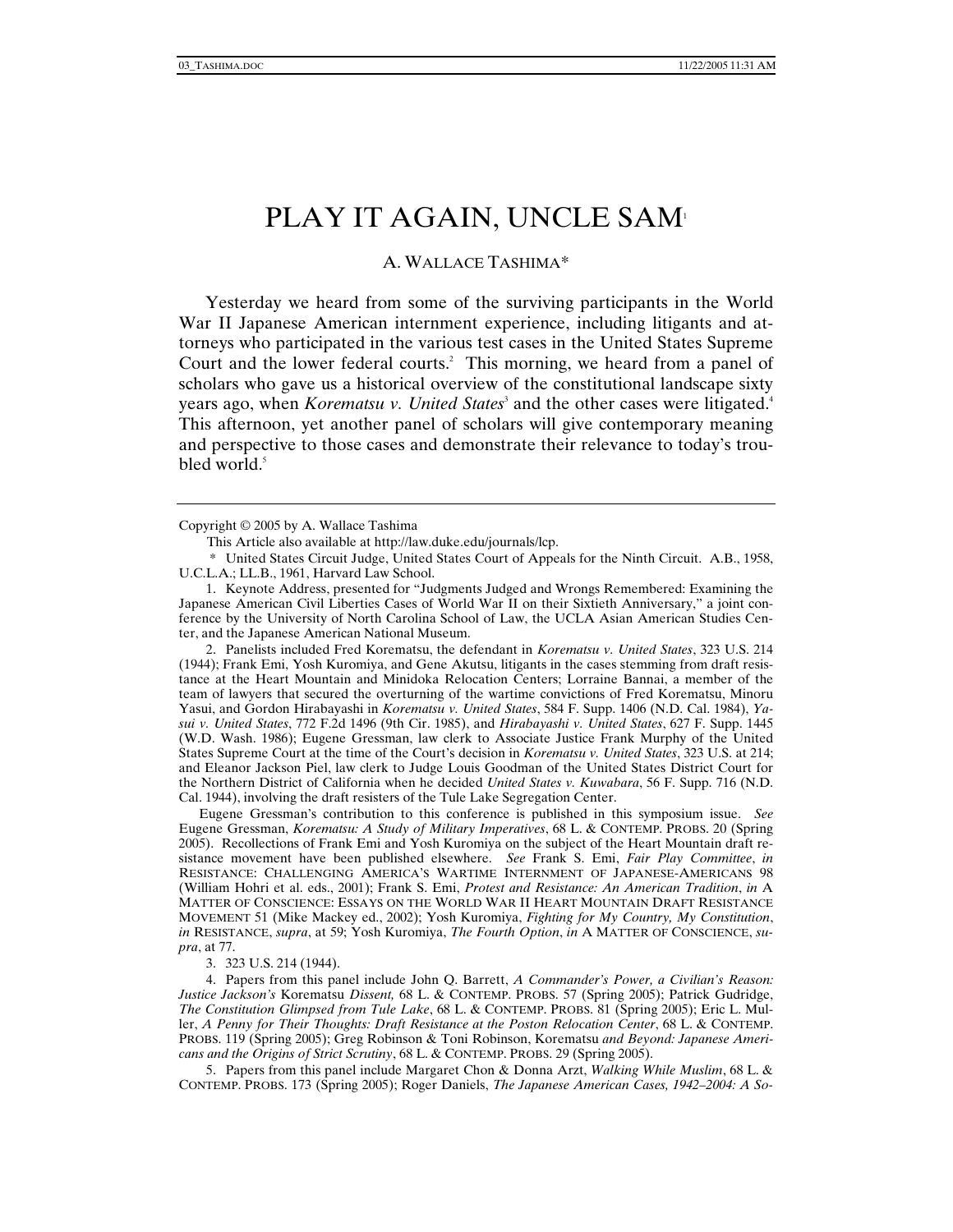I am not a scholar and I am not here to give you a scholarly dissertation on the meaning of the World War II internment cases. My role, rather, is to bring to this conference the perspective of one who lived through the evacuation and internment and then went on to a career as a federal judge. In my twenty-four years as a federal judge, both in the trial court and on the appellate bench, it has been my privilege to participate in what I believe to be the primary mission of the federal courts—to uphold the rule of law and to hold the government to its constitutional obligations. Because we are all creatures of our past, I have no doubt that my life experiences, including the evacuation and internment, have shaped the way I view my job as a federal judge and the skepticism that I sometimes bring to the representations and motives of the other branches of government.

So if I stray somewhat today from the path that judges usually take in their public remarks, it is because I believe that the voice of those who were wronged by their own government more than sixty years ago needs to be heard in the current debate on how the war against terrorism should be conducted.

Sixty years ago, I was in my third year as an internee in the War Relocation Authority ("WRA") internment camp at Poston, Arizona, on the Colorado River Indian Reservation. I was ten years old and in the fifth grade at the Poston I Elementary School. My fifth grade teacher was Miss Sato. Incidentally, I learned many years later that Miss Sato, and my fourth grade teacher, Miss Omori, were paid \$19.00 per month for their professional labors, but that my third grade teacher, Miss Saddlewhite, who was white, was paid \$150.00 per month.

In any event, Franklin Roosevelt had just won reelection for a fourth term. By November of 1944, the tide of war had clearly turned. The invasion of France had successfully been launched on the beaches of Normandy some five months earlier.<sup>6</sup> The great naval Battle of Leyte Gulf had ended decisively in our favor only a week earlier<sup>7</sup> and had turned the tide in the Pacific War as well. Yet, more than 80,000 Japanese Americans, most of them American citizens, were still held in WRA internment camps,<sup>8</sup> prisoners of their own government in their own country. It would be nearly another year before my family and I were permitted to return to our home in California, in August of 1945.

How did it happen that thousands of Americans were uprooted and forcibly removed from their homes, sent into a desert exile, and detained in internment camps in their own country, without any charges being filed, without any trial being held, without the right to confront their accusers, without any hearing or

7*. See id.* at 353.

*cial History*, 68 L. & CONTEMP. PROBS. 159 (Spring 2005); Jerry Kang, *Watching the Watchers*, 68 L. & CONTEMP. PROBS. 259 (Spring 2005); Natsu Taylor Saito, *Interning the Non-Alien "Other": The Illusory Protections of Citizenship*, 68 L. & CONTEMP. PROBS. 217 (Spring 2005); Eric Yamamoto, *White (House) Lies*, 68 L. & CONTEMP. PROBS. 287 (Spring 2005).

<sup>6</sup>*. See* ROBERT GORALSKI, WORLD WAR II ALMANAC: 1931–1945 321 (1981).

<sup>8</sup>*. See* U.S. DEP'T OF THE INTERIOR, THE EVACUATED PEOPLE: A QUANTITATIVE DESCRIPTION 18 (1946).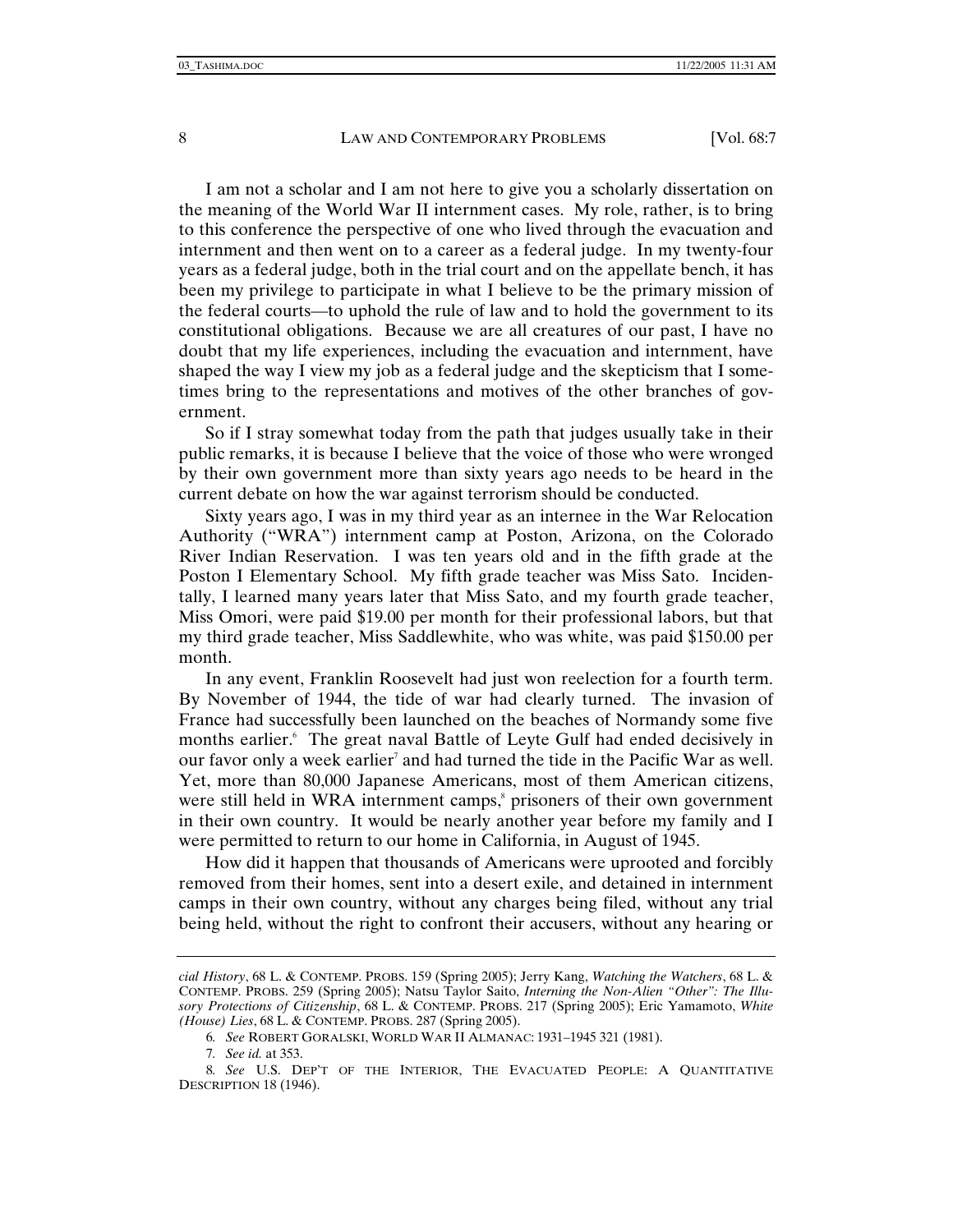judicial review, and held as prisoners by their own government for over three years? It happened, at least in part, because the federal courts, which were supposed to be the bulwark protecting the Constitution from an overzealous Executive, failed in fulfilling their mandate under Article III of the Constitution.

In the sixty years since the Supreme Court decided the *Korematsu* case, upholding the President's right to order the exclusion of Japanese Americans from the West Coast under his war powers,<sup>9</sup> it has been subjected to intensive and extensive criticism. I think it is fair to say that most of the scholarly commentary has been extremely critical of *Korematsu*.<sup>10</sup> Lawyers and judges generally have been critical of it, as well.<sup>11</sup> Congress even passed an act recognizing the evacuation and internment as a national policy mistake of the first order, $12$  and President Reagan issued a formal apology on behalf of the nation for it.<sup>13</sup> But, as we have learned from recent history (to quote the popular maxim), "it ain't over till the fat lady sings,"14 and the fat lady has yet to make her fabled appearance.

Since the attack on the World Trade Center on September 11, 2001, we have had an administration and an attorney general determined to expand the constitutional limits of the President's war-making powers, not against a foreign enemy, but here at home against our own citizens and residents. And we must live with the discomforting reality that, sixty years after it was decided, the *Korematsu* case has never been overruled by the Supreme Court and, thus, as lawyers like to say, it remains "good law" today.15 I might also add that the Chief Justice of the United States has stated—although in his role as a historian and not in his capacity as the Chief Justice—that, in his opinion, if the Supreme Court were to be faced with the same case today as it was in *Korematsu* in 1944, it would make the same decision because of the Court's historic deference to the military and its reluctance to interfere with military decisions.16

<sup>9</sup>*. See Korematsu*, 323 U.S. at 215-24.

<sup>10</sup>*. See, e.g.*, PETER IRONS, JUSTICE AT WAR (1993); Neil Gotanda, *The Story of* Korematsu*: The Japanese-American Cases*, *in* CONSTITUTIONAL LAW STORIES 249 (Michael C. Dorf ed., 2004); Patrick O. Gudridge, *Remember Endo?*, 116 HARV. L. REV. 1933 (2003); Dean Masaru Hashimoto, *The Legacy of* Korematsu v. United States*: A Dangerous Narrative Retold*, 4 ASIAN PAC. AM. L.J. 72 (1996); Jerry Kang, *Denying Prejudice: Internment, Redress, and Denial*, 51 UCLA L. REV. 933 (2004).

<sup>11</sup>*. See* Eric L. Muller, *12/7 and 9/11: War, Liberties, and the Lessons of History*, 104 W. VA. L. REV. 571, 586 n.75 (2002) (reviewing stated positions of currently sitting Supreme Court Justices regarding *Korematsu*); Susan Kiyomi Serrano & Dale Minami, Korematsu v. United States*: A "Constant Caution" in a Time of Crisis*, 10 ASIAN L.J. 37 (2003).

<sup>12</sup>*. See* Civil Liberties Act of 1988, Pub. L. No. 100-383, 102 Stat. 903 (1988).

<sup>13</sup>*. See* Julie Johnson, *President Signs Law to Redress Wartime Wrong*, N.Y. TIMES, Aug. 11, 1988, at A16.

 <sup>14.</sup> This quotation, often mistakenly attributed to Yogi Berra, likely belongs to sports writer Dan Cook. *See* World Wide Words, *It Ain't Over Till The Fat Lady Sings*, *at* http://www.worldwidewords.org/qa/qa-ita1.htm (last visited Jan. 22, 2005) (on file with *Law and Contemporary Problems*).

<sup>15</sup>*. See* Charles Ogletree, *The Limits of Hate Speech: Does Race Matter?*, 32 GONZ. L. REV. 491, 493 (1996–97).

<sup>16</sup>*. See* WILLIAM H. REHNQUIST, ALL THE LAWS BUT ONE 218-25 (1998).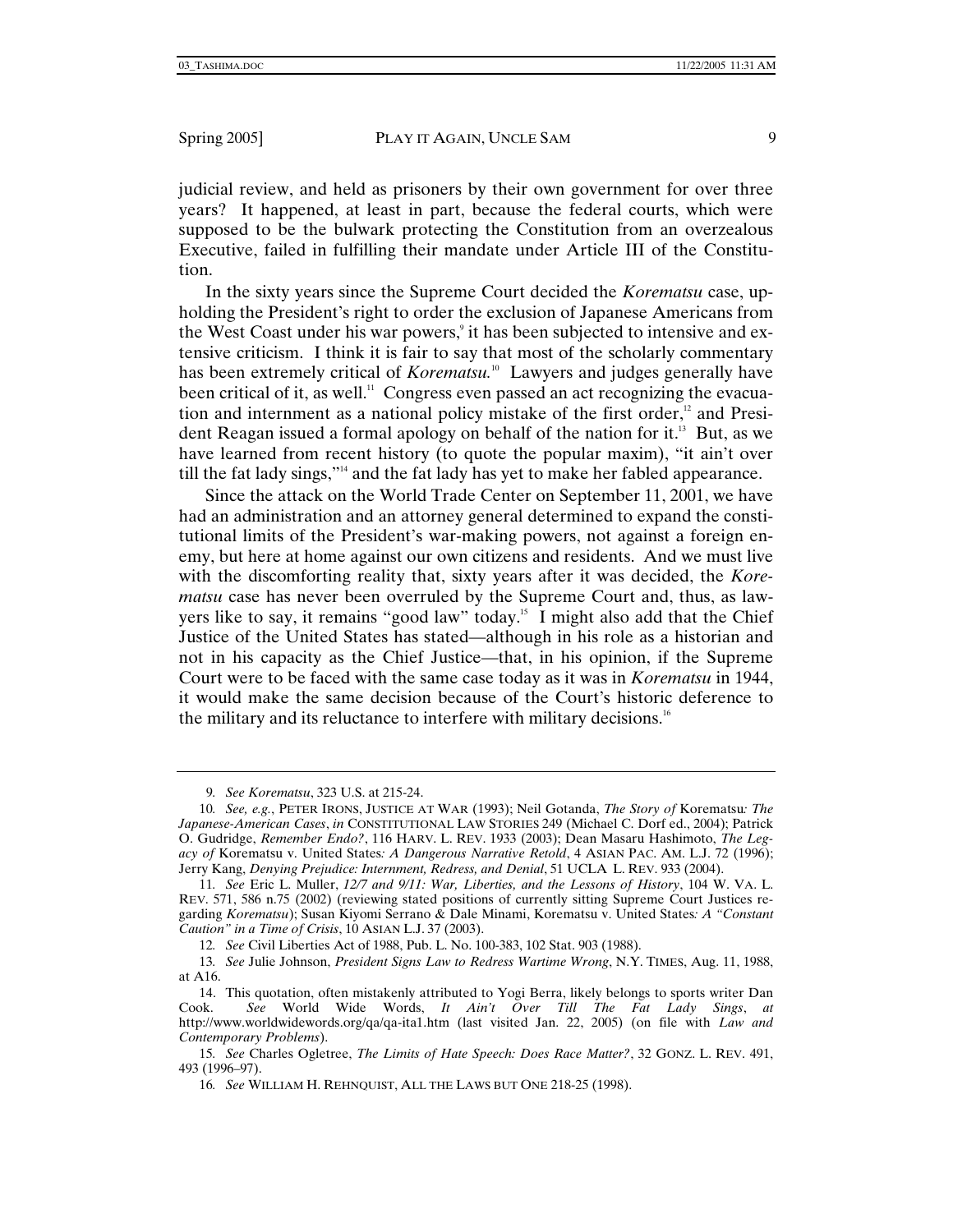To add some hard-to-digest frosting to that unpalatable cake, there has been a revival in some extreme circles of the notion that the Japanese American internment was justified by the wartime record, and as being for the greater good and for the security of America—and, more importantly, that comparable extreme, racially motivated measures are similarly justified today in the so-called war against terrorism.<sup>17</sup> I refer here, of course, to Michelle Malkin's recent book, *In Defense of Internment: The Case for "Racial Profiling" in World War II and the War on Terror*. 18

It is not my purpose today to engage in a critique of Ms. Malkin's thesis, although I want to make it clear that I agree neither with its premises nor with its conclusion. That necessary task has been ably undertaken by others, including two of this morning's panelists, Eric Muller and Greg Robinson.<sup>19</sup> I mention the book only as symptomatic of the kind of thinking behind the Bush Administration's conduct in the war against terrorism.

In years past, when I have had occasion to speak on the World War II internment and my experience as a part of it, I have often prefaced my remarks with the historian's well-known reminder of why we study history: We study history because those who forget the past are condemned to repeat it.<sup>20</sup> There is now a new and virulent strain of racism that touts the benefits of racial profiling, of wholesale "internment" of race- and religion-based groups, and of other racist policies, not only as a historical matter (arguing that the World War II internment of Japanese Americans was fully justified), but also as a current matter (advocating the adoption of similar race-based policies in the current war against terrorism). That was too much, even for *The Wall Street Journal*, which had this to say in its October 1, 2004, edition: "Varying the famous maxim, Ms. Malkin actually remembers the past but wants to condemn us to repeat it."<sup>21</sup> And, unfortunately, in my view, in the three years since 9/11, we have been repeating some of the worst that our past has to offer:

1. Hundreds of persons have been arrested and detained against whom no charges of terrorist activities have been brought and whose identities have not been disclosed.<sup>22</sup>

 22. Amy Goldstein, *A Deliberate Strategy of Disruption: Massive, Secretive Detention Effort Aimed Mainly at Preventing More Terror*, WASH. POST, Nov. 4, 2001, at A1; Neil A. Lewis, *A Nation Challenged: The Detainees. Detentions After Attacks Pass 1,000, U.S. Says*, N.Y. TIMES, Oct. 30, 2001, at B1.

<sup>17</sup>*. See, e.g.*, John Leo, *The Internment Taboo*, U.S. NEWS & WORLD REP., Sept. 27, 2004, at 74.

 <sup>18.</sup> MICHELLE MALKIN, IN DEFENSE OF INTERNMENT: THE CASE FOR "RACIAL PROFILING" IN WORLD WAR II AND THE WAR ON TERROR (2004).

<sup>19</sup>*. See* Eric L. Muller, *Indefensible Internment*, REASON, Dec. 2004, at 59; Eric L. Muller & Greg Robinson, *Muller and Robinson on Malkin*, *at*  http://www.isthatlegal.org/Muller\_and\_Robinson\_on\_Malkin.html (last visited Jan. 22, 2005) (on file with *Law & Contemporary Problems*).

<sup>20</sup>*. See* 1 GEORGE SANTAYANA, THE LIFE OF REASON: OR THE PHASES OF HUMAN PROGRESS 284 (2d ed. 1924).

<sup>21</sup>*. Bookmarks*, WALL ST. J., Oct. 1, 2004, at W7.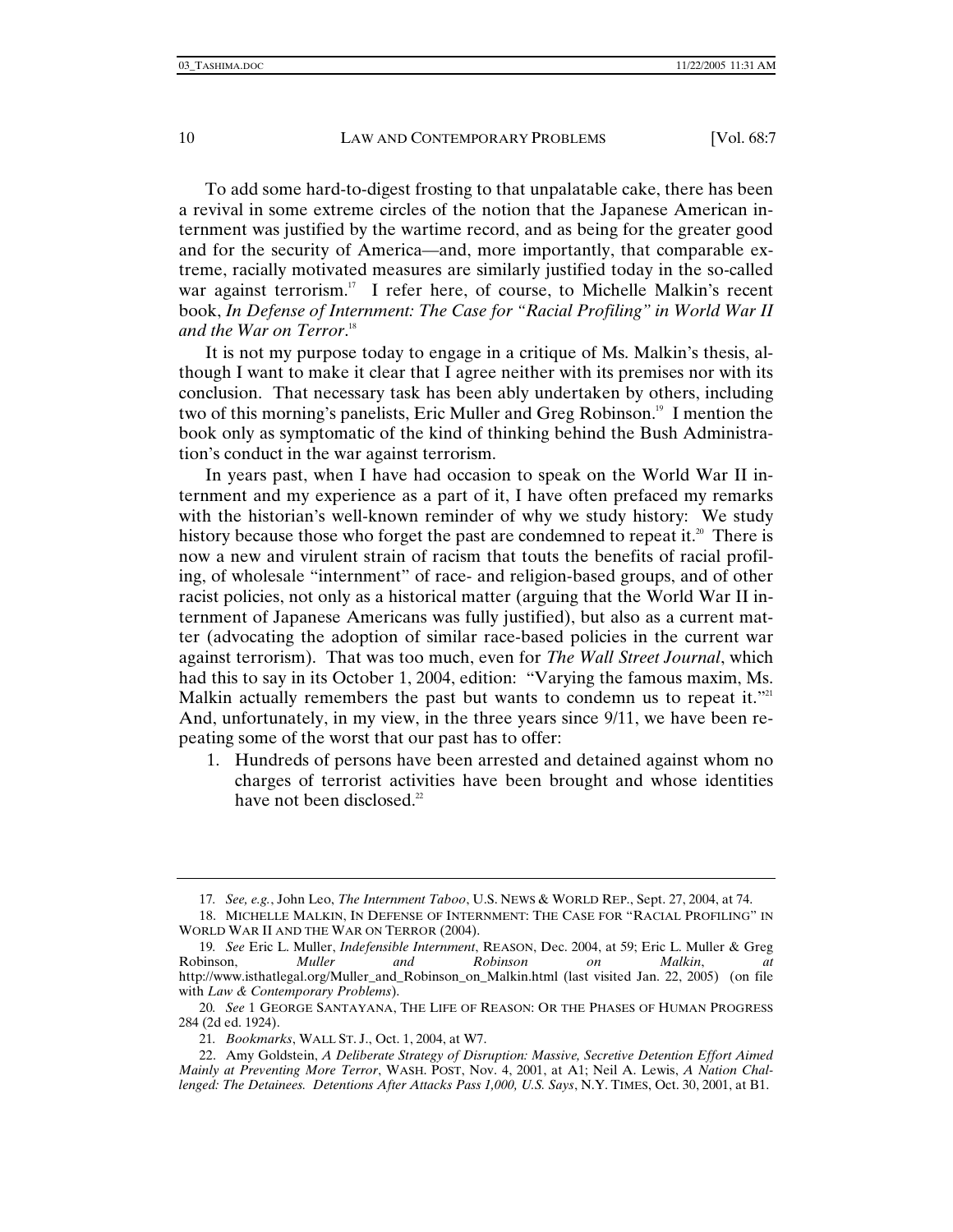- 2. Thousands of foreign nationals who are, for the most part, here in this country legally, have been arrested for minor immigration violations and held in secret detention.<sup>23</sup>
- 3. Thousands more have been questioned by the FBI, after having been singled out for questioning based solely on racial, ethnic, or religious criteria. $24$
- 4. Private internet, medical, library, and university records have become susceptible to search by the federal government under its newly granted authority under the USA PATRIOT  $Act^3$  without a showing of probable cause to believe that a crime has been committed and without any accountability.<sup>26</sup> In fact, those whose records have been subpoenaed under the USA PATRIOT Act are forbidden from disclosing that fact or talking about it. $^{27}$
- 5. And, most egregiously, the President has claimed the right to detain indefinitely American citizens without charges being brought, without the right to counsel, and without the right to judicial review.<sup>28</sup>

All this is in an end-justifies-the-means war on terrorism that threatens to destroy the very values of a democratic society governed by the rule of law that we should be fighting to preserve. And there is more:

- 1. In our treatment of al Qaeda detainees, we have been careful to state that we are complying with the "principles" of the Geneva Convention, but not with the Convention itself. $29$
- 2. And even our observance of those so-called "principles" has been niggardly: At the highest levels of our government, we have adopted a definition of "torture" which permits the infliction of physical and mental pain on prisoners of war and suspected enemy combatants, so long as it does not result in significant long-term psychological harm or in physi-

<sup>23</sup>*. See* Dan Eggen, *Long Wait for Filing of Charges Common for Sept. 11 Detainees: Delays Reasonable, INS Officials Say*, WASH. POST, Jan. 19, 2002, at A12; *The Talk of the Town: The Choice*, NEW YORKER, Nov. 1, 2004, at 40.

<sup>24</sup>*. See* Joel Stein, *Just a Few Questions: The Attorney General Wants 5,000 Arabs Here to Come in for a Chat. Is This the Way to Fight Terrorism?* TIME, Dec. 10, 2001, at 41.

<sup>25</sup>*. See* Uniting and Strengthening America by Providing Appropriate Tools Required to Intercept and Obstruct Terrorism Act (USA PATRIOT Act) of 2001, Pub. L. No. 107-56, 115 Stat. 272 (2001) (codified as amended in scattered sections of 18 U.S.C., 22 U.S.C., 31 U.S.C., 47 U.S.C., and 50 U.S.C.).

<sup>26</sup>*. See* Patricia Mell, *Big Brother at the Door: Balancing National Security with Privacy under the USA Patriot Act*, 80 DENV. U. L. REV. 375 (2002).

<sup>27</sup>*. See* 50 U.S.C. § 1861(d) (Supp. I 2001).

<sup>28</sup>*. See* Hamdi v. Rumsfeld, 124 S. Ct. 2633, 2636 (2004); Brief for the Petitioner, Rumsfeld v. Padilla, 124 S. Ct. 2711 (2004) (No. 03-1027).

 <sup>29.</sup> Ari Fleischer, Statement by the Press Secretary on the Geneva Convention (Feb. 7, 2002), *available at* http://www.whitehouse.gov/news/releases/2003/05/20030507-18.html (last visited Jan. 22, 2005) (on file with Law and Contemporary Problems) ("Consistent with American values and the principles of the Geneva Convention, the United States has treated and will continue to treat all Taliban and al Qaeda detainees in Guantanamo Bay humanely and consistent with the principles of the Geneva Convention. . . . In addition, President Bush today has decided that the Geneva Convention will apply to the Taliban detainees, but not to the al Qaeda international terrorists.")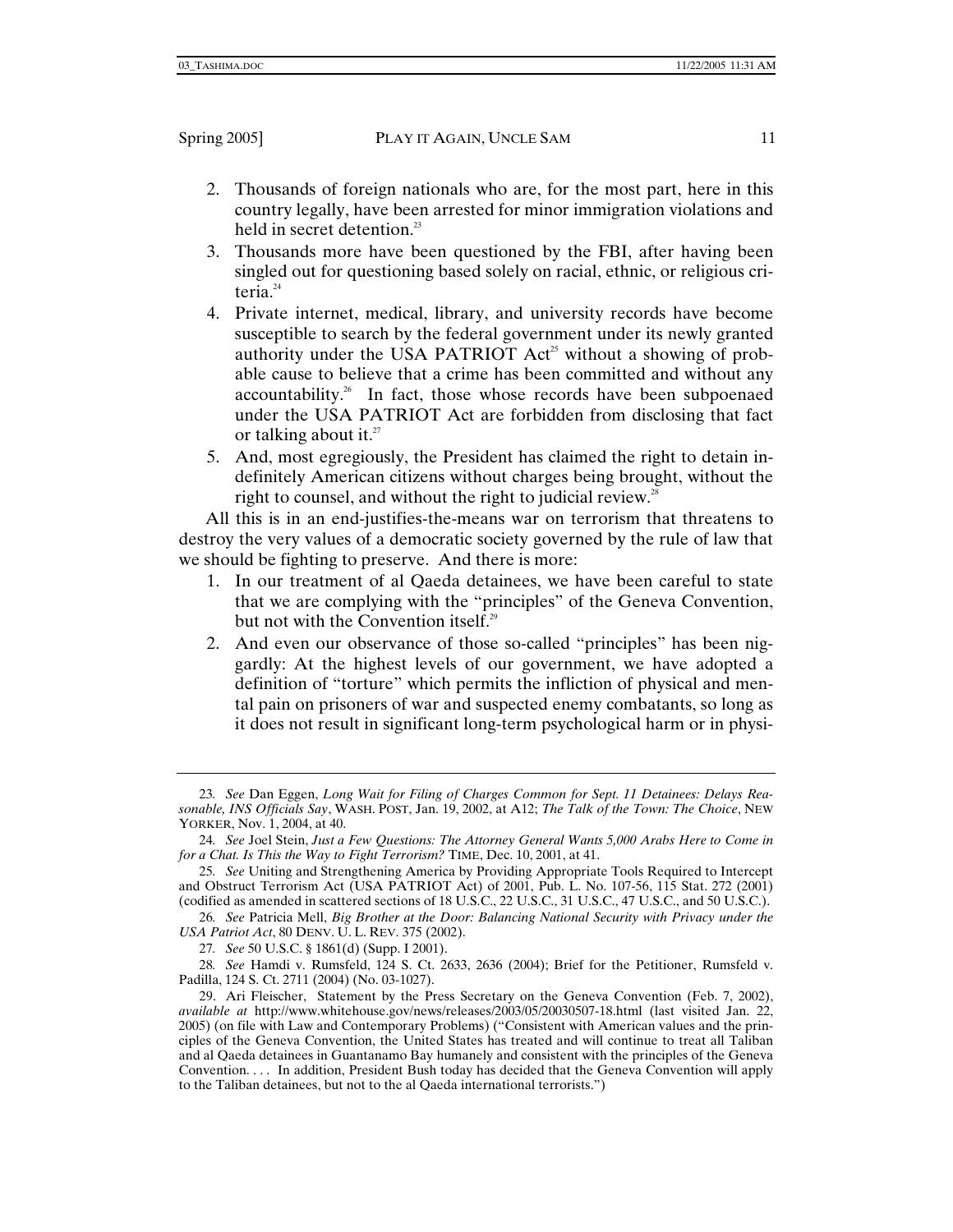cal pain that is equivalent in intensity to the pain of organ failure, impairment of bodily function, or death.<sup>30</sup>

- 3. This lack of moral leadership has, undoubtedly, been one of the principal causes of the inhumane and degrading mistreatment of prisoners at the Abu Ghraib and other American-run prisons in Iraq, Afghanistan, and elsewhere.<sup>31</sup>
- 4. We have turned over suspected terrorists to countries known to our State Department to subject such detainees to torture, $x^2$  in violation of our obligations under the Convention Against Torture.<sup>33</sup>

As we have in the past, we have again turned to the federal courts to check the excesses of the Executive branch. Will the courts again fail to fulfill their constitutional obligation, as they did in *Korematsu*? Although the final chapter in the judiciary's response to the government's excesses in its conduct of the war on terrorism has yet to be written, the Supreme Court did address some of the issues in its last term, with mixed results.

The most important case was *Hamdi v. Rumsfeld*,<sup>34</sup> which involved an American citizen who was captured in Afghanistan during military operations and who allegedly was an "enemy combatant."<sup>35</sup> The government asserted that it had the right to detain Hamdi indefinitely, in a military prison on United States soil, without any charges being filed, without the assistance of counsel, and without the right of access to an impartial tribunal.<sup>36</sup> The Supreme Court first held that the President does have the authority to detain American citizens who are, in fact, "enemy combatants," because such detention has been authorized by an act of Congress—in this case the Authorization for the Use of Military Force, adopted by the Congress shortly after the  $9/11$  attack.<sup>37</sup> The Supreme Court, however, went on to hold that if such a prisoner disputes, as did Hamdi, that he is an enemy combatant, "a citizen-detainee seeking to challenge his classification as an enemy combatant must receive notice of the factual basis for his classification, and a fair opportunity to rebut the Government's factual assertions before a neutral decisionmaker."38 In other words, a citizen-detainee

38*. Id.* at 2648.

<sup>30</sup>*. See* Memorandum from the U.S. Department of Justice Office of the Legal Counsel for Alberto R. Gonzales, Counsel to the President, at 1-2 (Aug. 1, 2002), *available at* http://www.washingtonpost.com/wp-srv/nation/documents/dojinterrogationmemo20020801.pdf (last visited Jan. 22, 2005) (on file with Law & Contemporary Problems).

 <sup>31.</sup> On the prisoner mistreatment at Abu Ghraib, see SEYMOUR M. HERSH, CHAIN OF COMMAND: THE ROAD FROM 9/11 TO ABU GHRAIB (2004).

<sup>32</sup>*. See* David E. Kaplan et al., *Playing Offense: The Inside Story of How U.S. Terrorist Hunters Are Going After al Qaeda*, U.S. NEWS & WORLD REP., June 2, 2003, at 18, 27; Dana Priest & Barton Gellman, *U.S. Decries Abuse but Defends Interrogations: "Stress and Duress" Tactics Used on Terrorism Suspects Held in Secret Overseas Facilities*, WASH. POST, Dec. 26, 2002, at A1.

 <sup>33.</sup> Convention Against Torture and Other Cruel, Inhuman or Degrading Treatment or Punishment, Dec. 10, 1984, S. TREATY DOC. No. 100-20 (1988), 1465 U.N.T.S. 85.

 <sup>34. 124</sup> S. Ct. 2633 (2004).

<sup>35</sup>*. Id.* at 2635.

<sup>36</sup>*. Id.* at 2636.

<sup>37</sup>*. Id.* at 2639-43.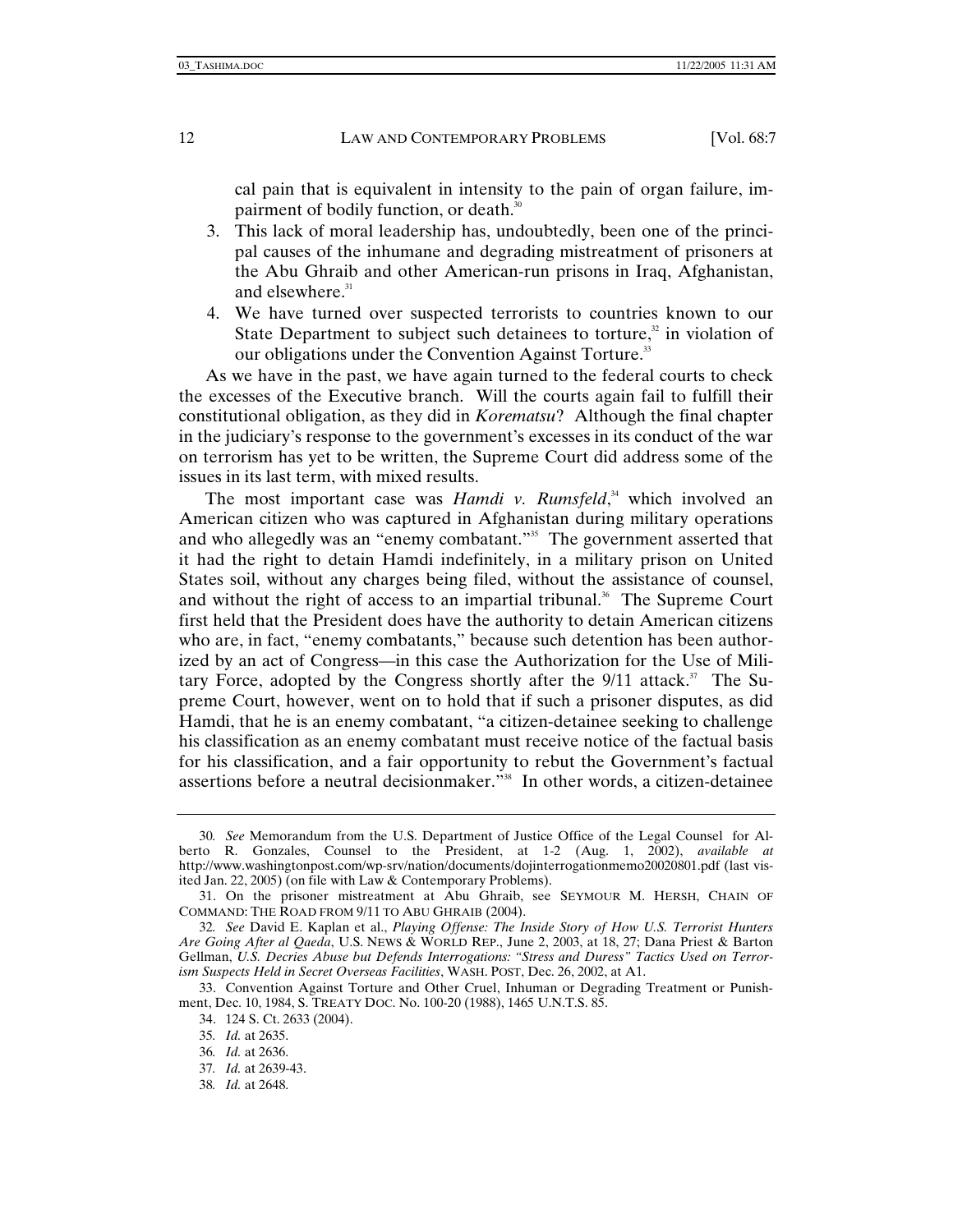is entitled to minimal due process—notice and an opportunity for a hearing before he can be deprived of his liberty.

In reaching that conclusion, Justice O'Connor, speaking for a plurality of the Court, made some noteworthy and pointed comments—the kind of comments that were spoken only in dissent and went unheeded in *Korematsu.* In her opinion, Justice O'Connor said the following: "It is during our most challenging and uncertain moments that our Nation's commitment to due process is most severely tested; and it is in those times that we must preserve our commitment at home to the principles for which we fight abroad."<sup>39</sup> She then quoted from an opinion written by Chief Justice Warren thirty-seven years earlier: "It would indeed be ironic if, in the name of national defense, we would sanction the subversion of one of those liberties ... which make [sic] the defense of the Nation worthwhile."40 And, in marshaling the arguments in support of her conclusion, Justice O'Connor also quoted from Justice Murphy's dissent in *Korematsu*: "[L]ike other claims conflicting with the asserted constitutional rights of the individual, the military claim must subject itself to the judicial process of having its reasonableness determined and its conflicts with other interests reconciled."41 Finally, Justice O'Connor pointedly noted the following: "We have long since made clear that a state of war is not a blank check for the President when it comes to the rights of the Nation's citizens."<sup>42</sup>

In a companion case, *Rasul v. Bush*<sup>3</sup> a number of foreign nationals who were being held as prisoners at the Guantanamo Bay Naval Base, in Cuba, sought to challenge the legality of their detention. The lower courts had thrown out the lawsuit on the ground that because the petitioners were being held in a prison over which the United States did not exercise sovereignty, the federal courts had no jurisdiction to entertain their petitions for habeas corpus.<sup>44</sup> The Supreme Court, however, reversed, holding that the federal courts could hear the case because the Guantanamo Bay Navy Base was an area over which the United States exercises exclusive jurisdiction and control.<sup>45</sup> The case was returned to the district court to be heard on the merits. It is interesting to note also what has happened in the case, or, more accurately, what has not happened, since the Supreme Court rendered its decision on June 28, 2004. In an editorial on the ruling four months later, the *Los Angeles Times* noted that the Bush Administration was stonewalling the *Guantanamo* decision, marshaling one excuse after another for not complying with the Supreme Court's directive. The *L.A. Times* noted that "[a]s the administration continues to stonewall

<sup>39</sup>*. Id.*

<sup>40</sup>*. Id.* (quoting United States v. Robel, 389 U.S. 258, 264 (1967)).

<sup>41</sup>*. Id.* at 2650 (quoting Korematsu v. United States, 323 U.S. 214, 234 (1944) (Murphy, J., dissenting)).

<sup>42</sup>*. Id.*

 <sup>43. 124</sup> S. Ct. 2686 (2004).

<sup>44</sup>*. See* Rasul v. Bush, 215 F. Supp. 2d 55 (D.D.C. 2002), *aff'd sub nom.* Al Odah v. United States, 321 F.3d 1134 (D.C. Cir. 2003).

<sup>45</sup>*. See Rasul*, 124 S. Ct. at 2696-98.